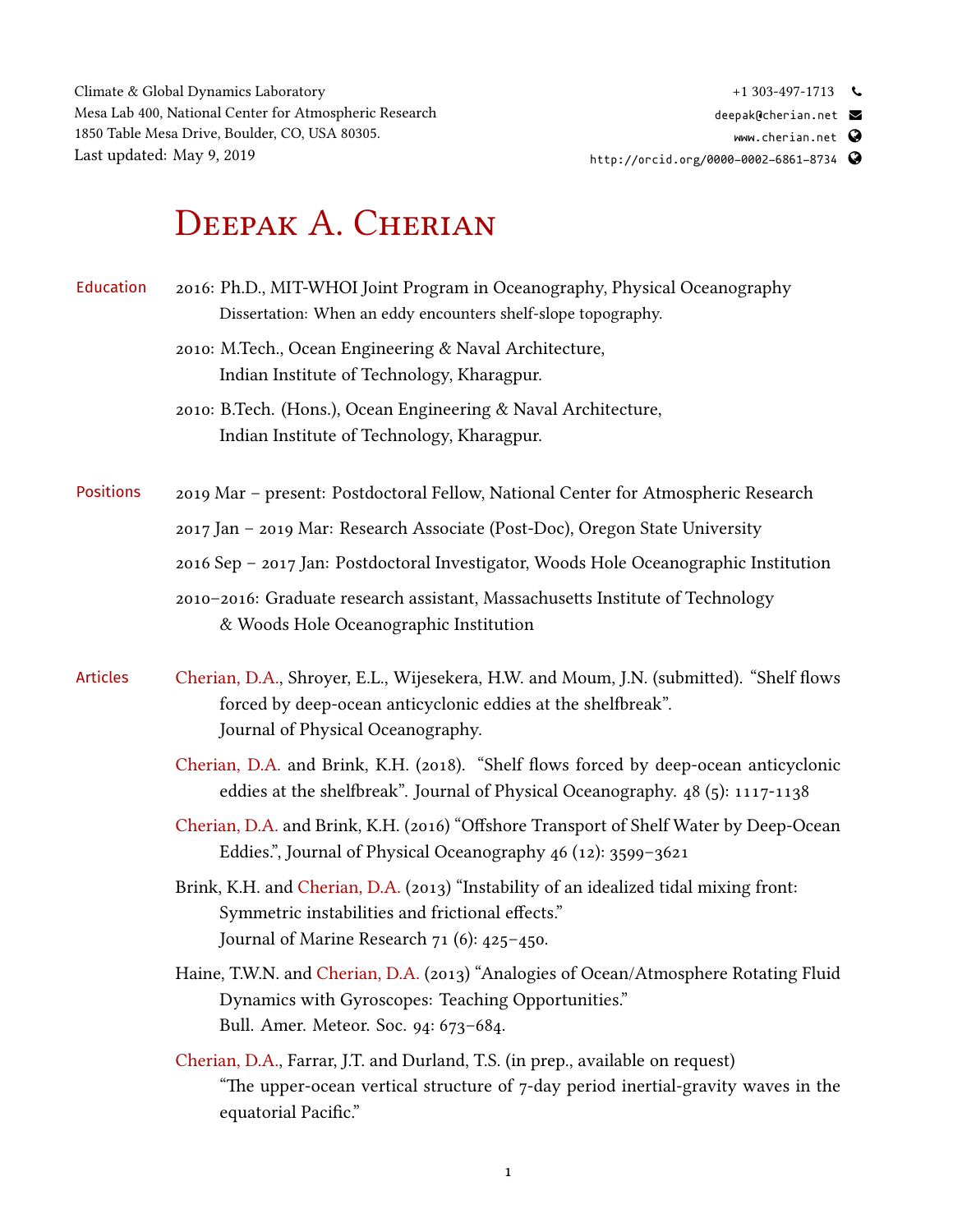| <b>Funding</b>            | 2019-2022 NASA Physical Oceanography, lead-PI, \$483k<br>Co-Is: Emily Shroyer (OSU), Jonathan Nash (OSU)<br>"Relating SSHA-derived Eddy Diffusivity to In-situ Estimates from Microstructure<br>and ECCO."                                                                    |
|---------------------------|-------------------------------------------------------------------------------------------------------------------------------------------------------------------------------------------------------------------------------------------------------------------------------|
|                           | Invited Talks 2019 Jun: "When an eddy meets shelf-slope topography."<br>Gordon Research Conference, Coastal Ocean Dynamics.                                                                                                                                                   |
| Talks &<br><b>Posters</b> | "The seasonal cycle of upper-ocean mixing in the Bay of Bengal" — presented at<br>2019 : Oregon State University, CEOAS seminar<br>2018 : (poster) Gordon Research Conference, Ocean Mixing<br>(talk) AGU Ocean Sciences Meeting, 2018 - Portland                             |
|                           | "Shelf flows forced by mesoscale eddies at the shelfbreak" – presented at<br>2017 : (poster) Gordon Research Seminar and Conference<br>- Coastal Ocean Dynamics                                                                                                               |
|                           | "Offshore export of shelf water by deep-ocean eddies" - presented at<br>2017 : National Taiwan University<br>Oregon State University, CEOAS seminar<br>2016 : Indian Institute of Science<br>(talk) AGU Ocean Sciences Meeting, 2016 - New Orleans                            |
|                           | "Arresting an eddy's cross-isobath translation" - presented at<br>2016 : Oregon State University, CEOAS seminar<br>Massachusetts Insitute of Technology, Sack Lunch Seminar<br>2015 : (talk, poster) Gordon Research Conference and Seminar,<br><b>Coastal Ocean Modeling</b> |
| Teaching                  | 2017 Winter Term: Guest Lecture for "Geophysical Waves",<br>(graduate level course), Oregon State University                                                                                                                                                                  |
|                           | 2014 Fall semester: Teaching Assistant, "Observational Physical Oceanography"<br>(graduate level course), Massachusetts Institute of Technology.                                                                                                                              |
|                           | 2013 Jan: Lecturer, Four lectures on "Physical Oceanography",<br>WHOI Winter Semester for Undergraduates<br>(aimed at students from liberal arts colleges).                                                                                                                   |
|                           | 2012 Jan: Teaching Assistant, "Physical Oceanography",<br>WHOI - British Petroleum course.                                                                                                                                                                                    |